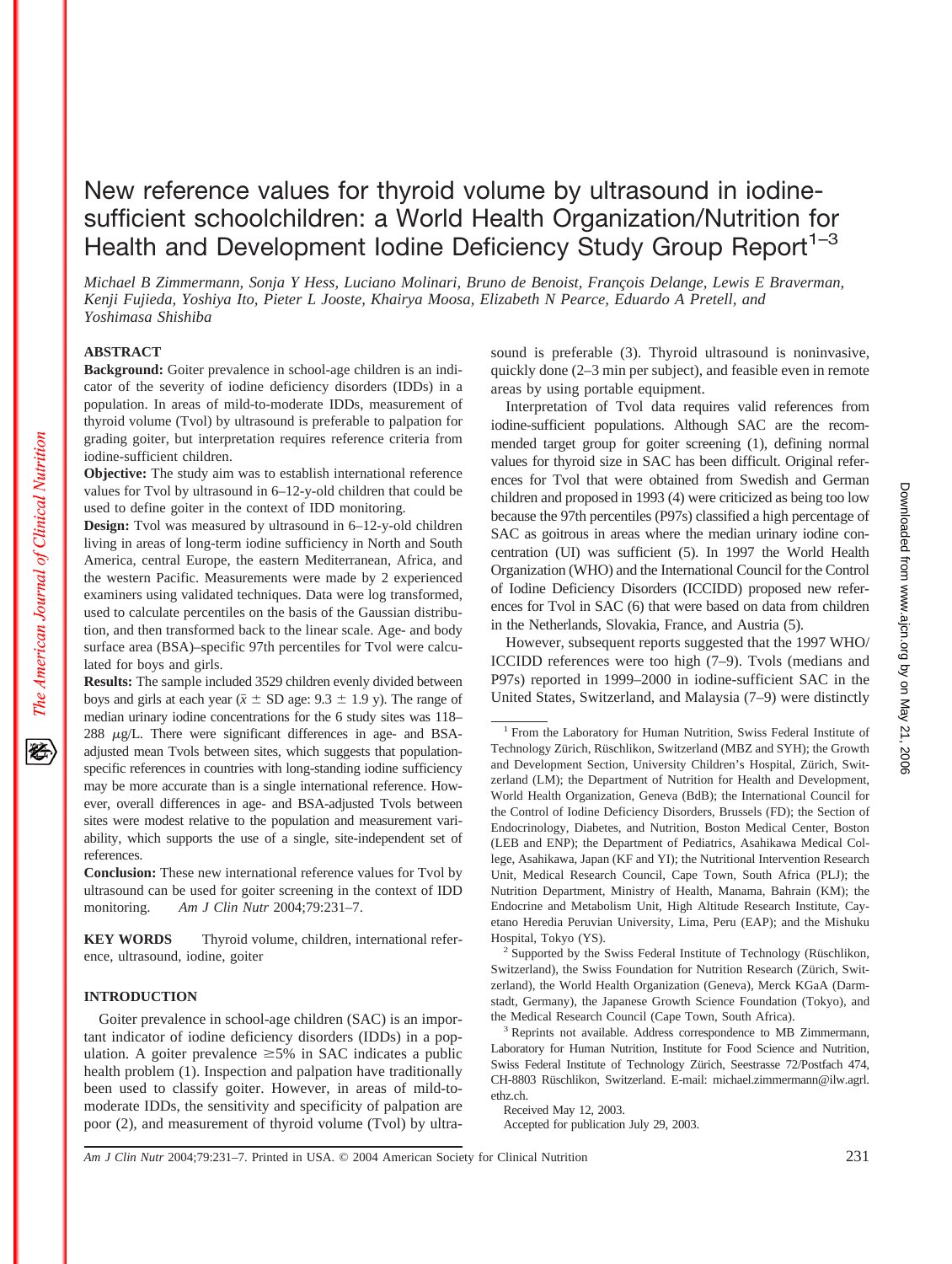lower than those in the European children from whom the 1997 reference data were derived (5). The larger Tvols in the 1997 reference data may have been a residual effect of the iodine deficiency that existed in many European countries up to the early 1990s (10). Moreover, in 2000 a WHO/ICCIDD workshop on thyroid ultrasound uncovered a large systematic measurement bias in the 1997 references  $[+30\%$  volume at all ages and all body surface areas (BSAs)] (11). Updated references, which were derived from the 1997 WHO/ICCIDD references corrected for the systematic difference found during the workshop, were then published, but these were considered provisional (12).

In the present study, we used validated techniques to measure Tvols by ultrasound in an international sample of SAC from areas of documented, long-standing iodine sufficiency. The study aim was to establish international reference values for Tvol by ultrasound in 6–12-y-old children that could be used to define goiter in the context of IDD monitoring.

## **SUBJECTS AND METHODS**

#### **Subjects**

The American Journal of Clinical Nutrition

移

The subjects were healthy children living in areas of longterm iodine sufficiency (13) in North and South America, central Europe, the eastern Mediterranean, Africa, and the western Pacific. The subjects were recruited from primary schools, were from the middle-to-lower socioeconomic level, and had an ethnic makeup that was locally representative. A sample size of 3500 was chosen to provide adequate power to calculate the P97 by sex for ages 6–12 y and for BSAs of  $0.7-1.5$  m<sup>2</sup>, at a precision of  $3-5%$ , with relative precision defined as the size of the 95% CI/centile in linear scale (11). Ethical committees at each local institution involved in the study approved the protocol. Informed written consent was obtained from the parents of the participating students.

# **Methods**

Height and weight were measured by using standard anthropometric techniques (14). For the measurements, the children removed their shoes, emptied their pockets, and wore light indoor clothing. Heights were recorded to the nearest millimeter, and weights were recorded to the nearest 100 g. Thyroid gland volume was measured by using an Aloka SSD-500 echocamera (Aloka, Mure, Japan), which was calibrated by the manufacturer at the beginning of the study. The echocamera was equipped with 4- and 6-cm, 7.5-MHz linear transducers. Examinations were routinely done with the 4-cm transducer; the 6-cm transducer was used only when additional length was needed to completely measure the cranial-caudal dimension of the thyroid on a single image. Measurements were performed while the subjects sat upright in a straight-backed chair with their neck extended. For each thyroid lobe, the maximum perpendicular anteroposterior and mediolateral dimensions were measured on a transverse image of the largest diameter, without including the isthmus. The maximum craniocaudal diameter of each lobe was then measured on a longitudinal image. The thyroid capsule was not included.

The ultrasound measurements were made by either MBZ (54% of the children) or SYH (46% of the children). MBZ and SYH have performed extensive thyroid ultrasound surveys in

Europe and Africa (2, 15, 16) and use an identical technique. Before the study, their technique of Tvol measurement was validated independently against that of experienced pediatric and adult radiologists who specialize in ultrasound (11). In this study, to monitor interobserver variability, duplicate measurements were made by MBZ and SYH in 6.2% of the sample  $(n = 220)$ . To estimate intraobserver variability, repeat measurements were made in 4.0% ( $n = 140$ ) and 3.7% ( $n = 130$ ) of the children by MBZ and SYH, respectively. The duplicate and repeat measurements were made with the examiners being unaware of the results of the previous measurements. Spot urine samples were collected, and aliquots were stored at  $-20$  °C until analyzed. Measurement of UI concentrations in all samples was performed in Zürich by using the microplate modification (17) of the Sandell-Kolthoff reaction (18), which has been validated against inductively coupled plasma mass spectrometry (M Haldimann, Swiss Ministry of Health, personal communication, 2003). The CV of this method in our laboratory is 9.1% at 45.7  $\pm$  4.5  $\mu$ g/L ( $\bar{x}$   $\pm$  SD) and 2.8% at  $100.1 \pm 2.8 \mu g/L$ .

#### **Data and statistical analyses**

Data processing and statistical analyses were performed by using SPLUS-2000 (Insightful Corporation, Seattle) and EX-CEL (Enterprise Edition; Microsoft, Seattle). BSA was calculated as weight (kg)<sup>0.425</sup>  $\times$  height (cm)<sup>0.725</sup>  $\times$  71.84  $\times$  10<sup>-4</sup> (2). Tvol was calculated by using the equation of Brunn et al (19), where the volume of each lobe  $(mL)$  = anteroposterior diameter (cm)  $\times$  mediolateral diameter (cm)  $\times$  craniocaudal diameter (cm)  $\times$  0.479, and the lobe volumes are summed. The distribution of Tvols in the sample exhibited a long-tailed positive skewness and kurtosis. Log transformation removed most of the skewness and kurtosis, leaving a nearly Gaussian distribution at all ages and BSAs for both sexes. Transformed data were used to calculate percentiles based on the Gaussian distribution, which were then transformed back to the linear scale. The data for the 2 sexes were separately fitted. On the log scale, the SD was age- and BSA-independent, whereas the mean varied linearly with age and showed a small, significant curvature for high BSA, which suggested a quadratic trend. However, because this effect was inconsistent within sites, it was not included, and a linear model was used for BSA. Analysis of variance modeling age, BSA, and sex dependence was used to test differences between the 6 sites. To assess the intra- and interobserver variability, limits of agreement (LOAs) were calculated to give a 95% CI for the difference between 2 measurements made either by the same observer or by 2 different observers (20). LOAs were calculated for the measurements on the log scale; antilogs were taken to obtain a range including 95% of the ratios of 2 measurements.

## **RESULTS**

The sample characteristics for each of the 6 sites and for all of the sites combined are shown in **Table 1**. Overall, the mean  $(\pm SD)$  age was 9.3  $\pm$  1.9 y, and the sample was nearly equally divided between boys and girls. All sites had iodine sufficiency as defined by a median UI concentration between 100 and 300  $\mu$ g/L (1). Overall, 15.5% and 26.4% of the sample had a UI concentration  $\leq 100$  and  $> 300 \mu g/L$ , respectively. Tvols in log scale adjusted separately for age and BSA for the 6 sites are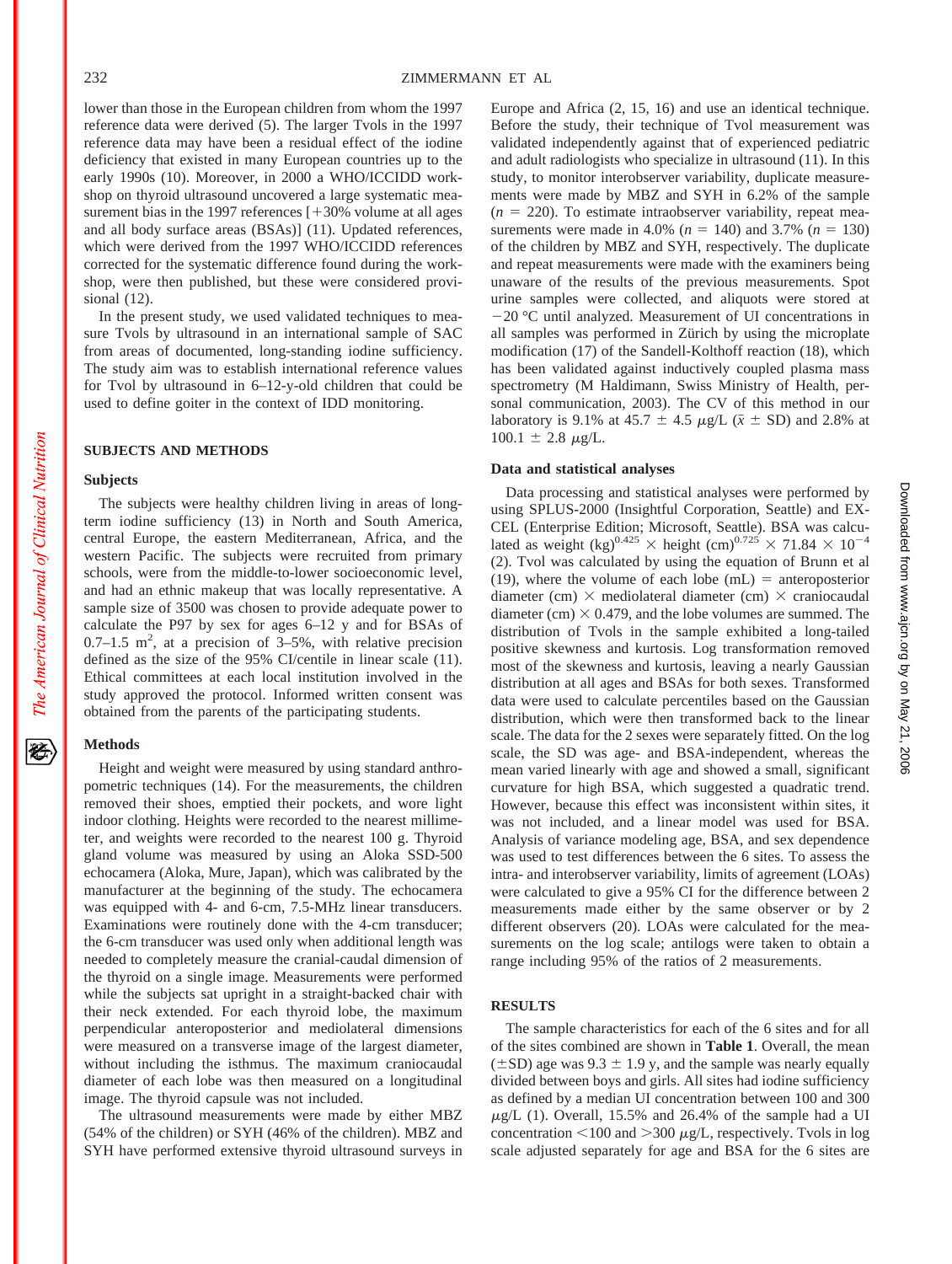Sample size, ethnicity, age, body surface area (BSA), sex ratio, and urinary iodine (UI) concentration by study site

|                            |                  |                              |                   |                 |                           |                  | UI distribution   |                   |                    |                   |
|----------------------------|------------------|------------------------------|-------------------|-----------------|---------------------------|------------------|-------------------|-------------------|--------------------|-------------------|
| Location                   | $\boldsymbol{n}$ | Ethnicity                    | Age               | <b>BSA</b>      | Ratio of<br>boys to girls | UI concentration | $20$<br>$\mu$ g/L | < 50<br>$\mu$ g/L | < 100<br>$\mu$ g/L | >300<br>$\mu$ g/L |
|                            |                  |                              | $\mathcal V$      | m <sup>2</sup>  |                           | $\mu$ g/L        |                   |                   | $\%$               |                   |
| Jona, Switzerland          | 724              | Nearly all white             | $9.6 \pm 2.2^{1}$ | $1.10 \pm 0.20$ | 1.01                      | $118(11-446)^2$  | 0.5               | 6.3               | 35.6               | 1.6               |
| Manama, Bahrain            | 605              | Nearly all Arab              | $9.2 \pm 1.9$     | $1.08 \pm 0.23$ | 0.95                      | $178(4 - 678)$   | 1.9               | 7.1               | 20.7               | 21.4              |
| Cape Town,<br>South Africa | 651              | Mainly black and<br>Indian   | $9.6 \pm 2.0$     | $1.13 \pm 0.22$ | 0.97                      | $191(4 - 704)$   | 1.2               | 4.7               | 15.7               | 17.7              |
| Lima, Peru                 | 674              | Nearly all Hispanic          | $9.5 \pm 1.9$     | $1.17 \pm 0.23$ | 1.21                      | $253(32 - 931)$  | $\Omega$          | 1.5               | 7.0                | 32.5              |
| Chelsea, MA                | 565              | Mainly white and<br>Hispanic | $8.6 \pm 1.3$     | $1.10 \pm 0.19$ | 1.16                      | 285 (25-1849)    | $\overline{0}$    | 1.6               | 3.6                | 46.9              |
| Asahikawa, Japan           | 310              | Asian                        | $9.2 \pm 1.7$     | $1.07 \pm 0.20$ | 1.05                      | $288(51-12764)$  | $\Omega$          | $\Omega$          | 4.9                | 48.9              |
| All sites                  | 3529             |                              | $9.3 \pm 1.9$     | $1.11 \pm 0.21$ | 1.05                      | $203(4-12764)$   | 0.6               | 3.8               | 15.5               | 26.4              |

 $\frac{1}{x} \pm SD$ .<br><sup>2</sup> Median; range in parentheses.

shown in **Table 2** by sex. Analysis of variance showed significant differences in Tvol between the sites, as well as complex interactions between the sites, age and BSA, and sex. For the boys and the girls combined, children in Japan had both the largest age-adjusted Tvols and the largest BSA-adjusted Tvols, whereas children in Bahrain and the United States had the smallest age- and BSA-adjusted Tvols, respectively.

For MBZ and SYH, the LOAs for repeat measurements were  $-0.087-0.134$  and  $-0.114-0.165$ , respectively, and the ranges for the ratio of the repeats were 92–114% and 89–118%, respectively. The LOAs for the duplicate measurements were  $-0.202-0.246$ , and the range for the ratio was 82–128%. In duplicate measurements in 220 children, SYH measured Tvols that were, on average,  $\approx 2\%$  larger than those measured by MBZ.

Median and P97 values for Tvol for each of the 6 sites and for all the sites combined are shown by age in **Figures 1** and **2** and by BSA in **Figures 3** and **4**. Age-specific (at yearly intervals) and BSA-specific (at 0.1-m<sup>2</sup> intervals) median and P97 values for Tvol in the pooled sample are shown in **Tables 3** and **4** by sex. At ages  $\geq 8$  y and at BSAs  $\geq 1.0$  m<sup>2</sup>, the girls had significantly higher median and P97 Tvol values than did the boys ( $P < 0.001$ ).

#### **DISCUSSION**

Compared with data from previous references for Tvols in SAC (4, 6, 12), our data are more conservative. For example, for the boys, both the age- and BSA-specific P97 values for Tvol in our sample were  $\approx$  20% smaller than the corrected 1997 reference values (12) and 15–20% smaller than the 1993 reference values (4). In addition, the median Tvol of the boys in the present study was  $\approx 20\%$  smaller than the corrected 1997 reference value (12) but was similar to the 1993 reference value (4). The 1993 and 1997 reference values were based on data from European children. Although these European children were iodine sufficient at the time of measurement, their higher Tvols may have reflected the mild-to-moderate iodine deficiency that existed in many European countries up to the early 1990s (10). Enlarged thyroids in children who are iodine deficient during the first years of life may not regress completely after introduction of iodized salt (21). Because our reference values are more conservative than are previous ones, our values will produce higher estimates of goiter prevalence when used to interpret Tvol measurements in SAC from areas of iodine deficiency or from areas where iodized salt has recently been introduced (22).

The American Journal of Clinical Nutrition

Total thyroid volumes (in mL) in log scale adjusted for age and for body surface area (BSA) for the 6 sites*<sup>1</sup>*

| Location             |                   | Log total thyroid volume |                   |                   |  |  |  |
|----------------------|-------------------|--------------------------|-------------------|-------------------|--|--|--|
|                      |                   | Age-adjusted             | BSA-adjusted      |                   |  |  |  |
|                      | <b>Boys</b>       | Girls                    | <b>Boys</b>       | Girls             |  |  |  |
| Switzerland          | $0.921 \pm 0.016$ | $0.923 \pm 0.016$        | $0.964 \pm 0.015$ | $0.960 \pm 0.015$ |  |  |  |
| Bahrain              | $0.690 \pm 0.018$ | $0.814 \pm 0.018$        | $0.744 \pm 0.017$ | $0.826 \pm 0.016$ |  |  |  |
| South Africa         | $0.842 \pm 0.017$ | $0.900 \pm 0.017$        | $0.874 \pm 0.016$ | $0.900 \pm 0.016$ |  |  |  |
| Peru                 | $0.920 \pm 0.016$ | $0.916 \pm 0.018$        | $0.873 \pm 0.015$ | $0.883 \pm 0.017$ |  |  |  |
| <b>United States</b> | $0.821 \pm 0.021$ | $0.866 \pm 0.021$        | $0.747 \pm 0.016$ | $0.797 \pm 0.018$ |  |  |  |
| Japan                | $1.028 \pm 0.024$ | $1.004 \pm 0.026$        | $1.064 \pm 0.023$ | $1.088 \pm 0.025$ |  |  |  |

 $\frac{1}{x}$   $\pm$  SE. Differences between age-adjusted and BSA-adjusted values and between boys and girls are significant if  $\gg$  0.1 (*P* < 0.05, multiple comparison after Bonferroni correction).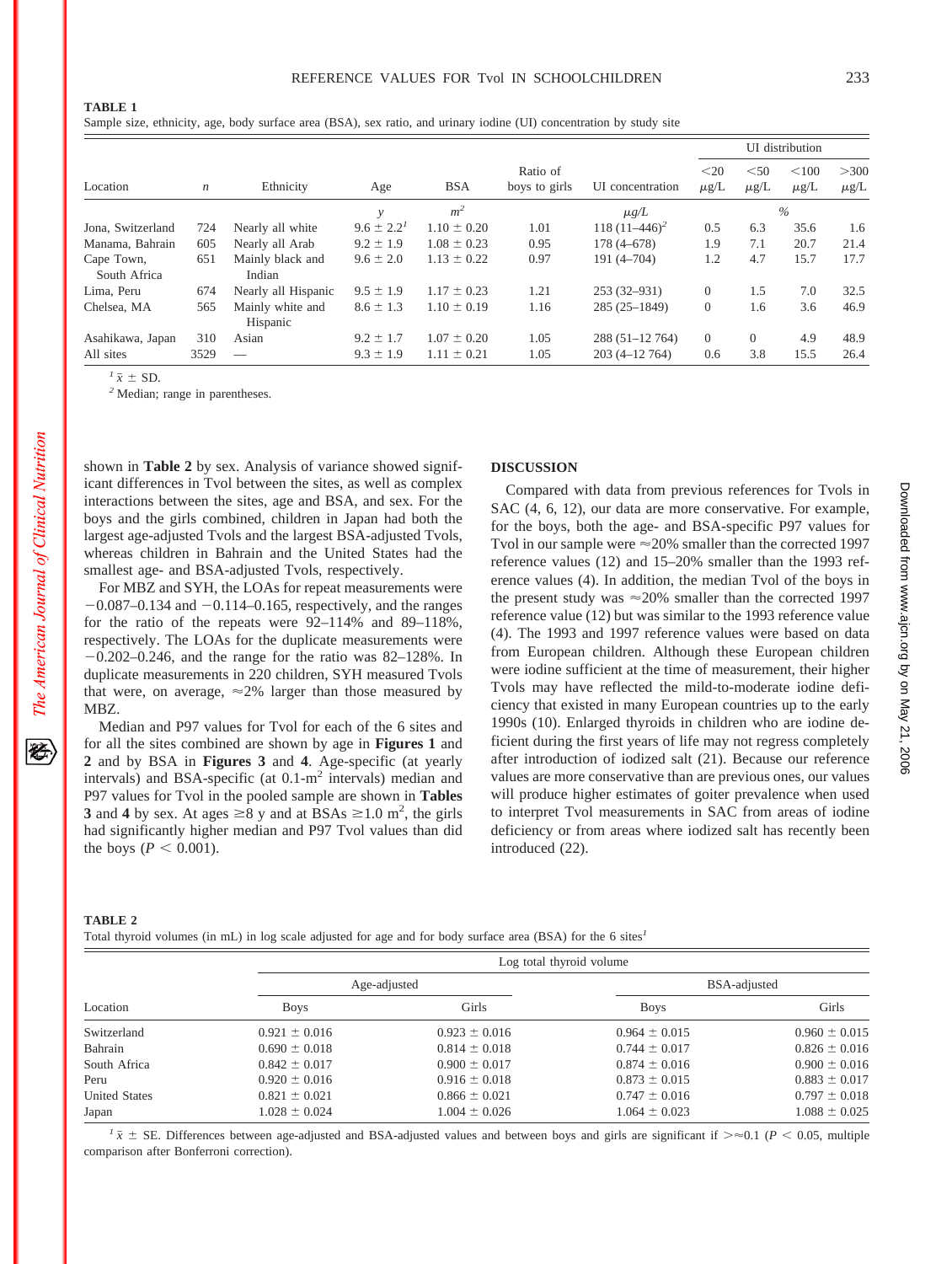

**FIGURE 1.** Site-specific and combined median [50th percentile (P50)] and 97th percentile (P97) values for thyroid volume in boys by age.

Our sample was from areas of long-standing iodine sufficiency. Switzerland, Japan, and the United States have been iodine sufficient for decades (13). South Africa introduced iodization of table salt in 1954 and made it mandatory in 1995 (13). Peru introduced iodized salt in 1971 and has documented iodine sufficiency in the naturally iodine-rich coastal region since 1976 (23). Bahrain showed iodine sufficiency in its first large national iodine survey in 1999 (24). Because Bahrain is made up of small islands with abundant iodine in the diet and water supply (24), we assumed that children there had a lifetime of adequate iodine intake. All 6 sites were iodine sufficient at the time of measurement, and  $\leq 5\%$  of the total sample had a UI concentration  $\leq 50 \mu g/L$  (Table 1). In Switzerland, children were included only if they were born and raised in the country. In Peru, children were included only if they were born and raised in the coastal region. In the United States, it was estimated from local records that 75–80% of the children were born and raised locally. At the other 3 sites, we did not determine a residence history. Some children measured at those 3 sites may have recently relocated from an iodine-deficient area. However, we feel confident that most of the children from those sites were born and grew up under conditions of sufficient iodine intake.



**FIGURE 2.** Site-specific and combined median [50th percentile (P50)] and 97th percentile (P97) values for thyroid volume in girls by age.

The American Journal of Clinical Nutrition

经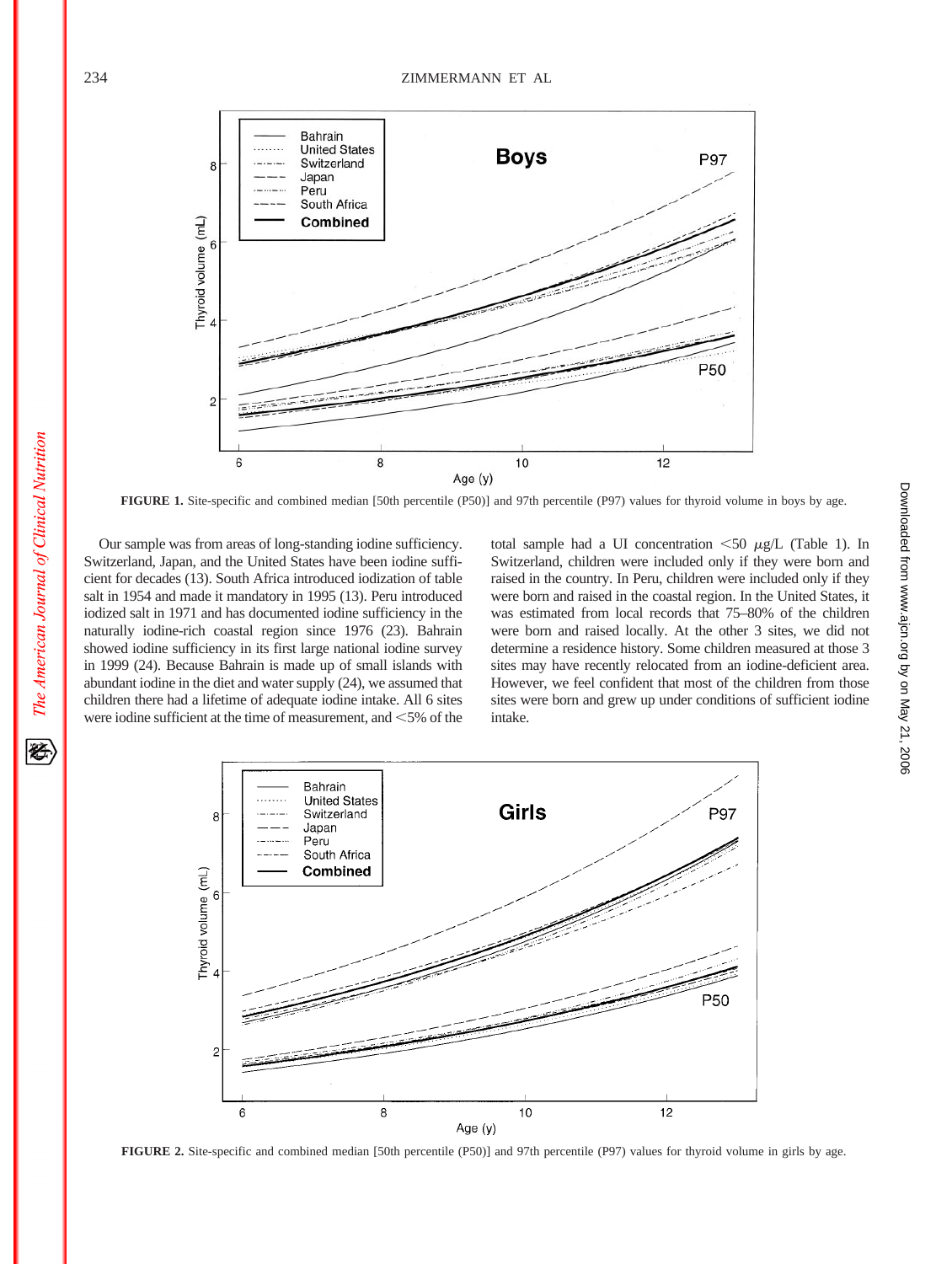

**FIGURE 3.** Site-specific and combined median [50th percentile (P50)] and 97th percentile (P97) values for thyroid volume in boys by body surface area.

Previous international references proposed for Tvol have been based on data from European children (4, 6, 12). We selected study sites on 5 continents and included children from the major ethnic groups around the world. There were significant differences between the sites in age- and BSA-adjusted mean Tvols. For example, although the girls from Japan and the United States had comparable UI concentration distributions, the mean age-adjusted log Tvol of the girls from Japan was 16% higher than that of the girls from the United States,

and the mean BSA-adjusted log Tvol of the Japanese girls was 36% higher. Although the boys from Bahrain and South Africa had similar UI concentration distributions, the mean ageadjusted log Tvol of the boys from South Africa was 22% higher than that of the boys from Bahrain, and the mean BSA-adjusted log Tvol of the South African boys was 17% higher (Table 2). These clear differences in age-and BSAadjusted Tvols among iodine-sufficient children from different regions may be due to genetic differences in growth and



**FIGURE 4.** Site-specific and combined median [50th percentile (P50)] and 97th percentile (P97) values for thyroid volume in girls by body surface area.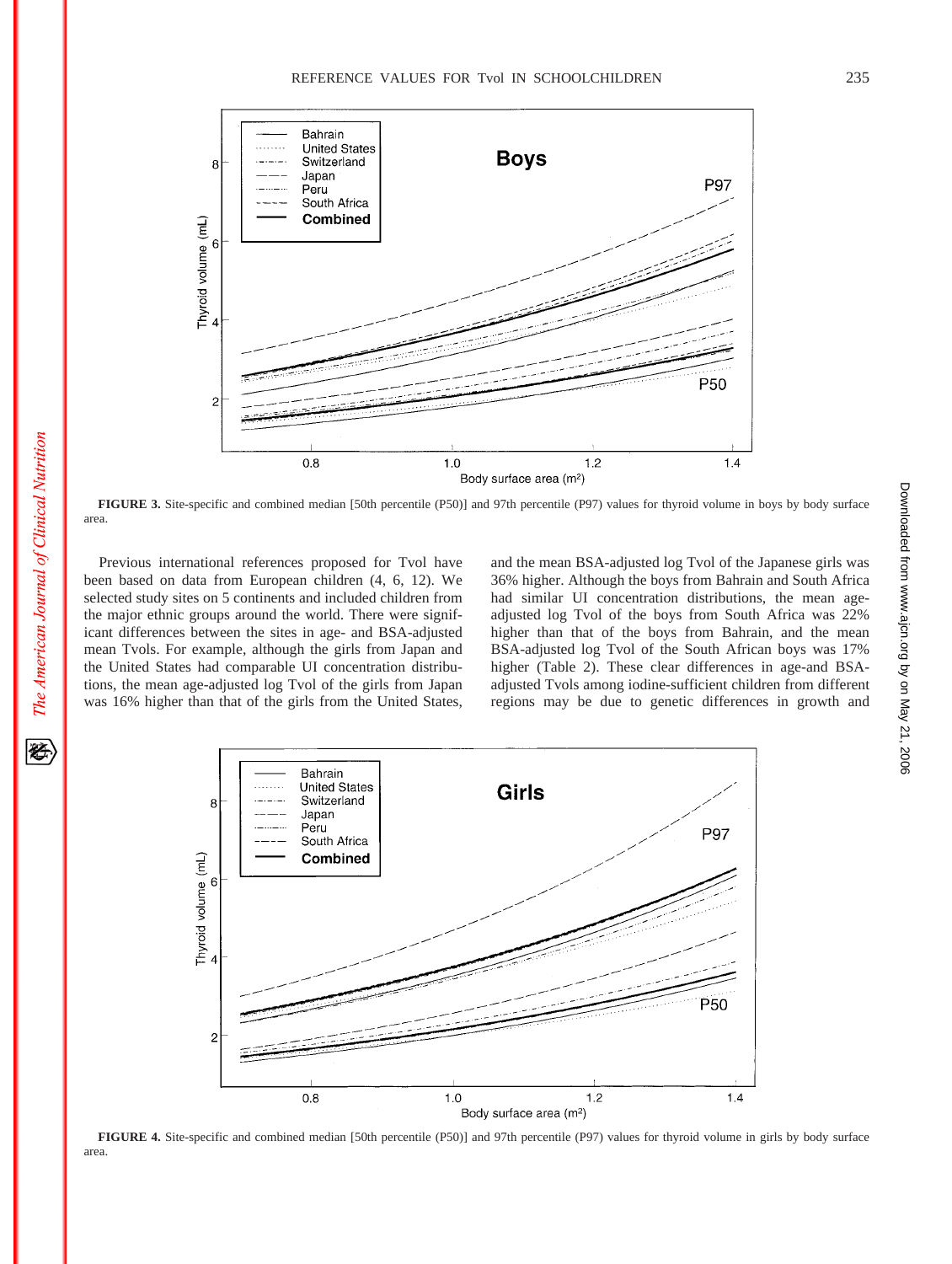# **TABLE 3**

Median [50th percentile (P50)] and 97th percentile (P97) values for thyroid volume measured by ultrasound according to sex and age in an international sample of 6–12-y-old children from areas of long-term iodine sufficiency*<sup>1</sup>*

|                  |      | <b>Boys</b> | Girls           |      |  |
|------------------|------|-------------|-----------------|------|--|
| Age $(y)$        | P50  | P97         | P <sub>50</sub> | P97  |  |
|                  | mL   |             | mL              |      |  |
| 6 ( $n = 468$ )  | 1.60 | 2.91        | 1.57            | 2.84 |  |
| $7 (n = 561)$    | 1.80 | 3.29        | 1.81            | 3.26 |  |
| $8(n = 579)$     | 2.03 | 3.71        | 2.08            | 3.76 |  |
| $9(n = 588)$     | 2.30 | 4.19        | 2.40            | 4.32 |  |
| 10 ( $n = 528$ ) | 2.59 | 4.73        | 2.76            | 4.98 |  |
| 11 $(n = 492)$   | 2.92 | 5.34        | 3.17            | 5.73 |  |
| 12 $(n = 313)$   | 3.30 | 6.03        | 3.65            | 6.59 |  |

<sup>1</sup> At ages  $\geq$ 8 y, the girls had significantly higher P50 and P97 values for thyroid volume than did the boys,  $P < 0.001$  (ANOVA).

development or may reflect environmental factors, including different dietary habits. Although the median UI concentration in all the regions indicated iodine sufficiency, variation in iodine intake may also have contributed to these differences. For example, the range of UI concentrations in Japan was wider than that in the other regions, and 14% of the Japanese children had a UI concentration  $>2000 \mu g/L$ . In Bahrain and Switzerland, 6–7% of the children had a UI concentration  $<$  50  $\mu$ g/L. Both iodine deficiency and iodine excess can increase Tvol (1). However, there was no overall correlation between UI and Tvol in the sample. The differences in Tvol between the regions suggest that population-specific references for Tvol in countries with long-standing iodine sufficiency may be more accurate than is a single international reference. However, because the overall differences in age- and BSA-adjusted Tvols between the sites were modest relative to the population and measurement variability, we feel justified in proposing the use of a single, site-independent set of references.

Although a single model of echocamera was used to generate these references, interequipment variation in the measurement of Tvol with the use of portable echocameras is modest  $(\approx 12\%)$ 

#### **TABLE 4**

Median [50th percentile (P50)] and 97th percentile (P97) values for thyroid volume measured by ultrasound according to sex and body surface area (BSA) in an international sample of 6–12-y-old children from areas of long-term iodine sufficiency*<sup>1</sup>*

|                 |            | <b>Boys</b> | Girls      |      |  |
|-----------------|------------|-------------|------------|------|--|
| BSA $(m^2)$     | <b>P50</b> | P97         | <b>P50</b> | P97  |  |
|                 | mL         |             | mL         |      |  |
| $0.7 (n = 138)$ | 1.47       | 2.62        | 1.46       | 2.56 |  |
| $0.8(n = 493)$  | 1.66       | 2.95        | 1.67       | 2.91 |  |
| $0.9(n = 592)$  | 1.86       | 3.32        | 1.9        | 3.32 |  |
| 1.0 $(n = 640)$ | 2.10       | 3.73        | 2.17       | 3.79 |  |
| 1.1 $(n = 536)$ | 2.36       | 4.2         | 2.47       | 4.32 |  |
| 1.2 $(n = 445)$ | 2.65       | 4.73        | 2.82       | 4.92 |  |
| 1.3 $(n = 330)$ | 2.99       | 5.32        | 3.21       | 5.61 |  |
| 1.4 $(n = 174)$ | 3.36       | 5.98        | 3.66       | 6.40 |  |
| 1.5 $(n = 104)$ | 3.78       | 6.73        | 4.17       | 7.29 |  |
| 1.6 $(n = 77)$  | 4.25       | 7.57        | 4.76       | 8.32 |  |

<sup>1</sup> At BSAs  $\geq$  1.0 m<sup>2</sup>, the girls had significantly higher P50 and P97 values for thyroid volume than did the boys,  $P \leq 0.001$  (ANOVA).

(11). Therefore, the choice of echocamera can be based primarily on reliability and cost. High-frequency transducers  $(7.5-10 \text{ MHz})$ provide sharper resolution and are therefore recommended for thyroid scanning (25).

The references proposed here are applicable for goiter screening if Tvol is determined by the method of Brunn et al (19). Unfortunately, the original article (19) contains only a cursory description of the method and is published in German. Thyroid ultrasound is subjective because finding and measuring the maximum diameters require judgment and experience. Differences in technique (eg, the pressure applied with the transducer) and in estimation of thyroid anatomy (eg, inclusion of the thyroid isthmus and estimation of capsule thickness) can produce interobserver errors in Tvol as high as 26% (11). To improve the reliability and comparability of Tvols measured by ultrasound in the context of IDD monitoring, it is important that a standardized approach be adopted worldwide. The WHO is currently working to develop and distribute written materials to this end. И

We thank S Schoeman and E Strydom of the Medical Research Council, Cape Town, South Africa; S Renggli, M Balsat, and F Rohner of the Swiss Federal Institute of Technology, Zürich; B Bussmann (Jona, Switzerland); M Haldimann of the Swiss Ministry of Health, Bern, Switzerland; K Bagchi of the WHO Eastern Mediterranean Regional Office, Cairo; S Butz of Merck KGaA, Darmstadt, Germany; D Gnat of Centre Hospitalier Universitaire St-Pierre, Brussels; M Irie of ICCIDD, Tokyo; T Ohashi of the Hitachi Chemical Co, Tokyo; O Ueda, Y Sasaki, and M Fujine (Asahikawa, Japan); T Mukai (Nakashibetsu, Japan); K Umaki of the Aloka Co, Tokyo; S Corigliano, L Barreda, M Tello, and M Ramirez (Lima, Peru); Merck Peruana SA (Lima, Peru); X He, A Mercurio, and K Tracey of the Boston Medical Center, Boston; and the teachers and children in the participating schools.

Each of the authors made substantial contributions to the study design, data collection, and data analyses as well as to the writing or editing of the paper. None of the authors had any personal or financial interests, including advisory board affiliations, in the companies or organizations sponsoring this research.

#### **REFERENCES**

- 1. World Health Organization/United Nations Children's Fund/International Council for the Control of Iodine Deficiency Disorders. Assessment of iodine deficiency disorders and monitoring their elimination. A guide for programme managers. Geneva: WHO, 2001. (WHO/NHD/ 01.1.)
- 2. Zimmermann MB, Saad A, Hess SY, Torresani T, Chaouki N. Thyroid ultrasound compared with World Health Organization 1960 and 1994 palpation criteria for determination of goiter prevalence in regions of mild and severe iodine deficiency. Eur J Endocrinol 2000;143:727–31.
- 3. World Health Organization/United Nations Children's Fund/International Council for the Control of Iodine Deficiency Disorders. Indicators for assessing iodine deficiency disorders and their control through salt iodization. Geneva: WHO, 1994. (WHO/NUT/94.6.)
- 4. Gutekunst R, Teichert H. Requirements for goiter surveys and the determination of thyroid size. In: Delange F, Dunn JT, Glinoer D, eds. Iodine deficiency in Europe: a continuing concern. New York: Plenum Press, 1993;109–18.
- 5. Delange F, Benker G, Caron P, et al. Thyroid volume and urinary iodine in European schoolchildren: standardization of values for assessment of iodine deficiency. Eur J Endocrinol 1997;136:180–7.
- 6. World Health Organization/International Council for the Control of Iodine Deficiency Disorders. Recommended normative values for thyroid volume in children aged 6–15 y. Bull World Health Organ 1997;75:95–7.
- 7. Xu F, Sullivan K, Houston R, Zhao J, May W, Maberly G. Thyroid volumes in US and Bangladeshi schoolchildren: comparison with European schoolchildren. Eur J Endocrinol 1999;140:498–504.

The American Journal of Clinical Nutrition